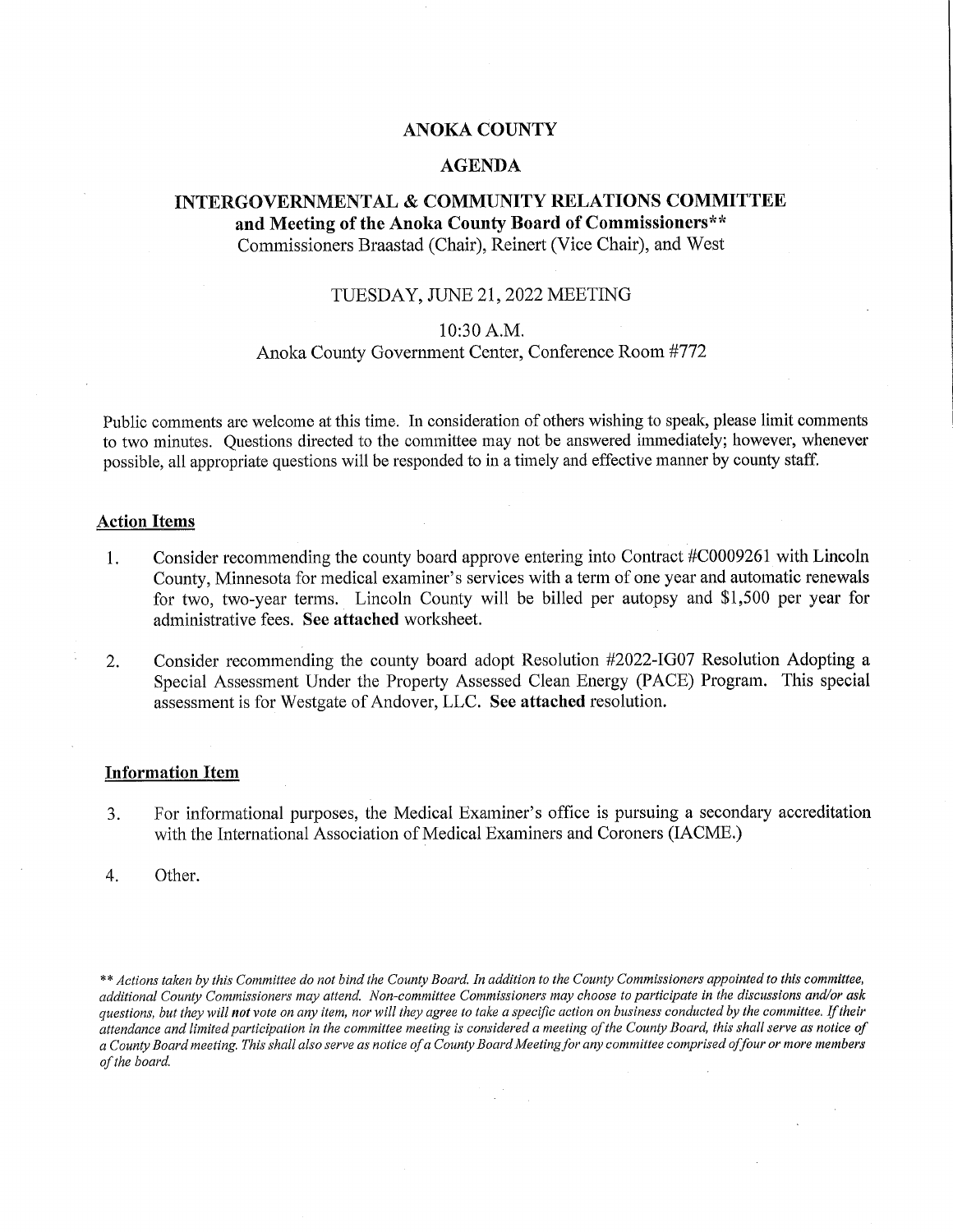

# ANOKA COUNTY BOARD ACTION ITEM

## IG Committee

## DATE: 06/08/2022

## DEPT NAME: Midwest Medical Examiner"s Office

| <b>ACTION</b>                                                                                                                | RE: Anoka County Contract No C0009261                                                                                                                                                                                                                                                                                                                                                                                                                               |
|------------------------------------------------------------------------------------------------------------------------------|---------------------------------------------------------------------------------------------------------------------------------------------------------------------------------------------------------------------------------------------------------------------------------------------------------------------------------------------------------------------------------------------------------------------------------------------------------------------|
| <b>REQUESTED</b>                                                                                                             | Consider approving an agreement between Anoka County dba<br>Midwest Medical Examiner's Office and Lincoln County, MN for<br>appointed medical examiner services under the per case model.                                                                                                                                                                                                                                                                           |
| <b>BACKGROUND</b>                                                                                                            | In May of 2022, the Midwest Medical Examiner's Office was asked                                                                                                                                                                                                                                                                                                                                                                                                     |
|                                                                                                                              | by the Lincoln County Board of Commissioners to provide a draft<br>agreement for Anoka County to provide medical examiner services to<br>their region. On June 7 <sup>th</sup> , 2022, the Lincoln County Board of<br>Commissioners verbally agreed to move forward with the contracting<br>process to convert from the coroner system to the medical examiner<br>system and have the Midwest Medical Examiner's Office act as their<br>appointed medical examiner. |
| <b>SOLUTIONS</b>                                                                                                             |                                                                                                                                                                                                                                                                                                                                                                                                                                                                     |
|                                                                                                                              |                                                                                                                                                                                                                                                                                                                                                                                                                                                                     |
| <b>FUNDING SOURCE</b><br>(Levy dollars, IT)<br>fund, building fund,<br>asset preservation,<br>carryover dollars,<br>$etc.$ ) | During the initial term of the agreement, Lincoln County will be billed<br>a \$125/month administrative fee or \$1500/year. Additionally, Lincoln<br>County will be billed per autopsy, along with other fees as outlined in<br>the 2022 Midwest Medical Examiner's Office Fee Schedule.                                                                                                                                                                            |
| CONCLUSION                                                                                                                   | The term of the agreement, if approved, will likely commence in July<br>or August of 2022. The agreement will be for one (1) year and will<br>automatically renew for two (2), two (2) year terms                                                                                                                                                                                                                                                                   |